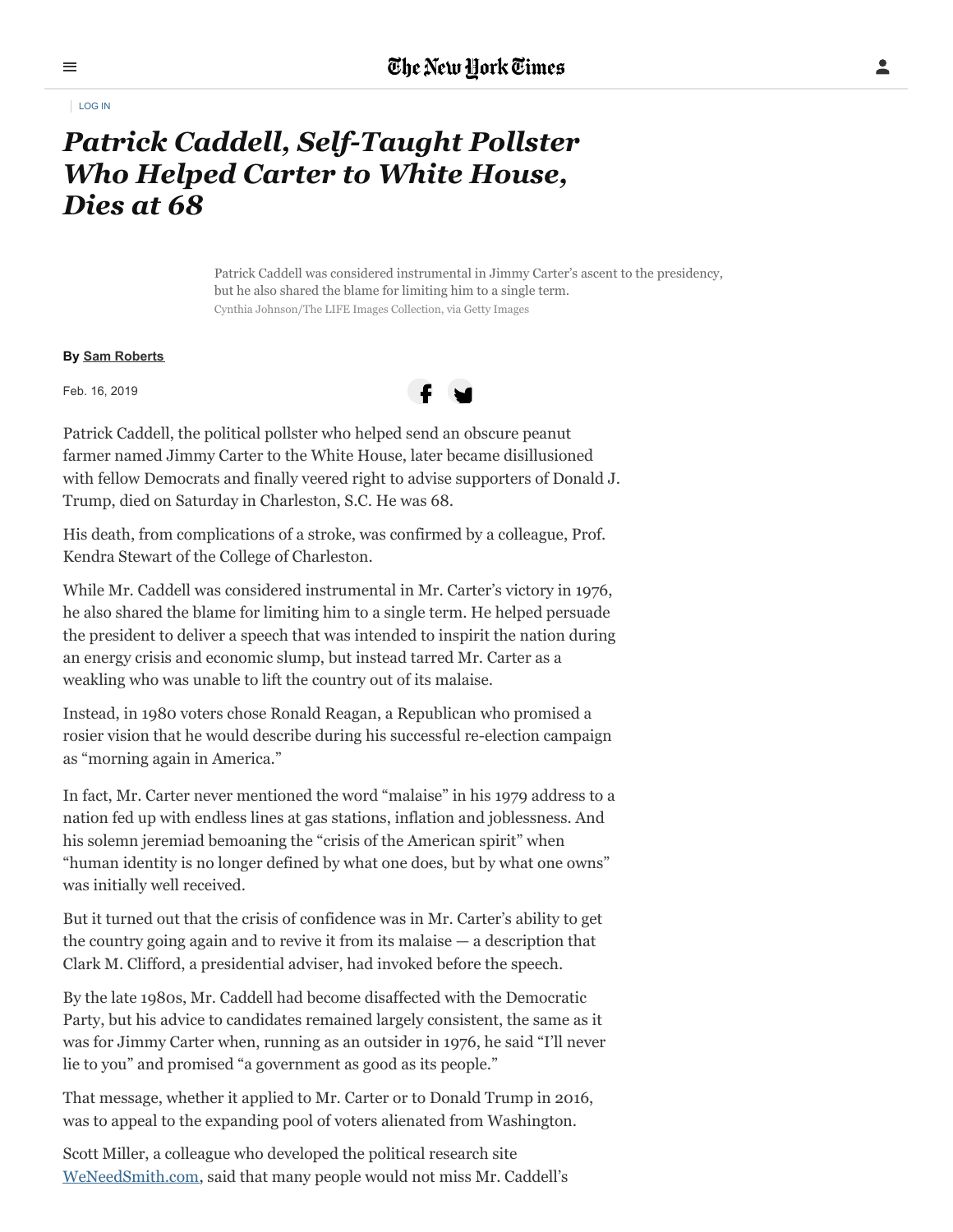"needling and nettling," but "the fact is, political calm made Pat very uneasy."

"That calm means that the cement of the status quo is hardening, that the inevitable corruption of power is taking deeper root, that incumbent complacency is turning overripe on the vine," Mr. Miller said in an email. "This drew him to the change leaders: to George McGovern, to Jimmy Carter, to Gary Hart, to Steve Jobs, to Ross Perot and eventually to Donald Trump."

In 2016, he became a frequent commentator on Fox News and advised Stephen K. Bannon, who became President Trump's chief White House strategist, and Robert Mercer, a computer mogul and contributor to the Trump campaign.

> Mr. Caddell, far left, in a 1976 meeting with Jimmy Carter. While still in college, Mr. Caddell did polling for the presidential primary campaign of Senator George S. McGovern.

Associated Press

As early as 1987, William Schneider, a political analyst with the American Enterprise Institute, called Mr. Caddell "the living American with the most direct experience in presidential campaigns, except for one, Richard Nixon."

Patrick Hayward Caddell was born on May 19, 1950, in Rock Hill, S.C. His mother was Janie (Burns) Caddell. His father, Newton P. Caddell, was a Coast Guard chief warrant officer. Patrick grew up near various Coast Guard stations, spending most of his youth in Falmouth, Mass., and Jacksonville, Fla., where he attended parochial high school and also began taking his first public opinion surveys.

"Math was not my favorite subject," he said, but at 16, for a mathematics project in his junior year, he fashioned a "voter election model" of the Jacksonville area for predicting elections based on early returns.

"I set up at the courthouse and called all the elections early with great abandon, with no idea what I was doing," he said. "And they all turned out right."

That was the extent of his formal academic training in public opinion research.

He was still an undergraduate at Harvard, where he earned a bachelor's degree in political science in 1972 and started a thesis on "the changing South," when he started polling professionally for Senator George S. McGovern's fledgling presidential primary operation.

McGovern lost to President Nixon in a landslide; Mr. Caddell's political acumen and polling expertise, translating data into tactical strategy, were among the few creditable outcomes of the campaign.

He established his own firm, Cambridge Survey Research, to conduct political campaigns. Although he spun off another company, Cambridge Reports, to advise corporate clients, he was criticized for capitalizing on his Washington connections — representing, among other clients, nuclear energy companies and the Saudi Arabian government — especially when, during the Carter administration, he became known as the president's pollster.

Campaign staffs are not known for sharing credit, but in June 1976, when Mr.